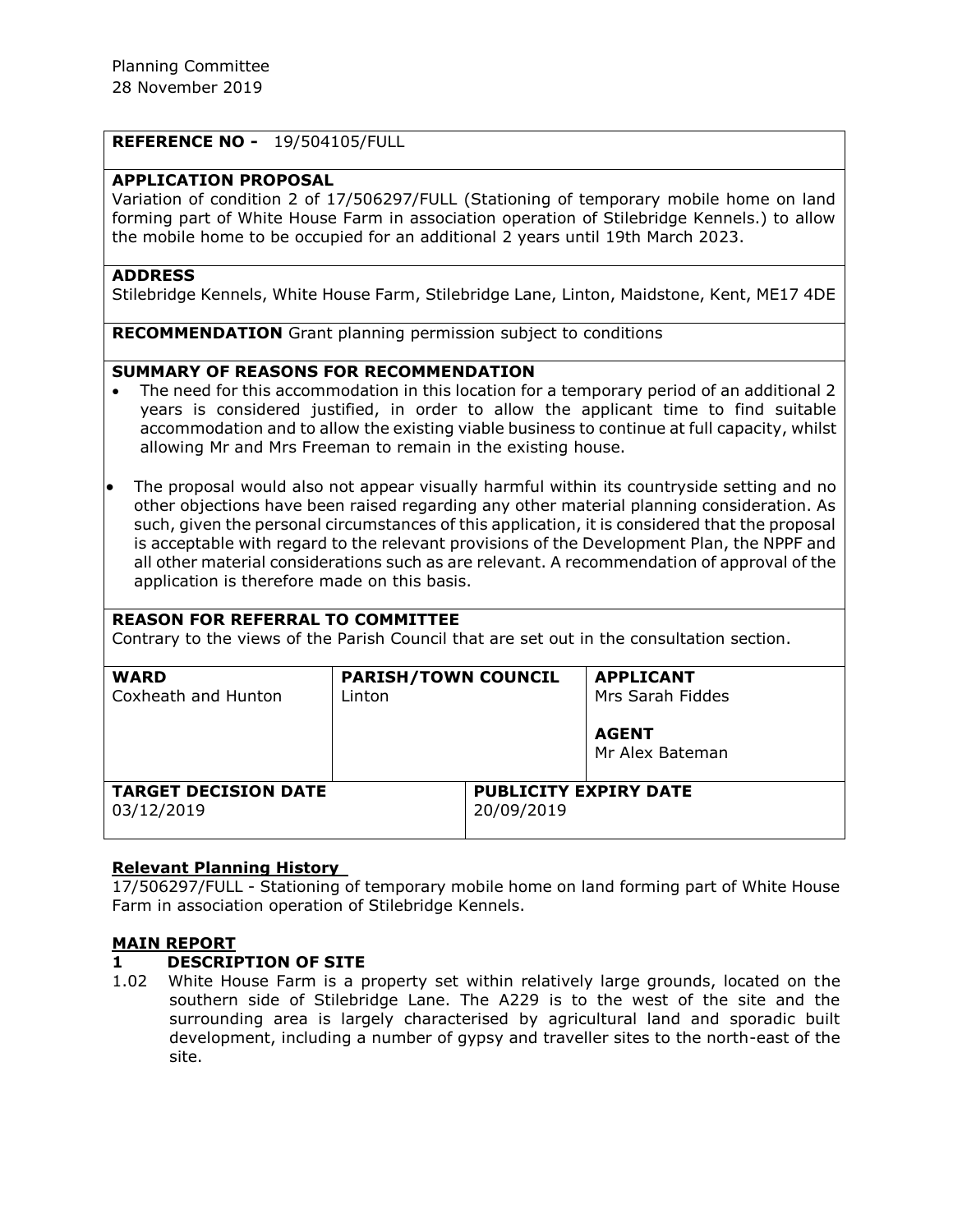- 1.03 The site and the existing access it will be served by are within Flood Zone 1; and the River Beult to the south of the site is designated as a Site of Special Scientific Interest. A public footpath (KM129) runs along the river.
- 1.04 For the purposes of the Maidstone Local Plan, the proposal site is within the designated countryside.

# **2. PROPOSAL**

- 2.01 The application seeks the variation of condition 2 of 17/506297/FULL (Stationing of temporary mobile home on land forming part of White House Farm in association operation of Stilebridge Kennels.) to allow the mobile home to be occupied for an additional 2 years until 19th March 2023.
- 2.02 The structure itself would remain the same, the application simply seeks the extension of the temporary condition.

## **3. POLICY AND OTHER CONSIDERATIONS**

The National Planning Policy Framework (NPPF):Section 12 – Achieving well-designed places

Maidstone Borough Local Plan 2017:

SP17 – Countryside

SP21- Economic development

DM1 – Principles of good design

DM30 – Design principles in the countryside

DM34 – Accommodation for agricultural and forestry workers

DM37 – Expansion of existing businesses in rural areas

#### **4. LOCAL REPRESENTATIONS Local Residents:**

4.01 No representations were received from the three neighbouring properties consulted.

# **5. CONSULTATIONS**

Linton Parish Council

- 5.01 The current application seeks to extend this for another 2 years until 2023. There is no explanation as to why this is necessary and therefore it is difficult to assess whether this is an appropriate request or not.
- 5.02 Given that the approval was for a temporary mobile home for 3 years, there should be a strong reason for this to be extended, otherwise it is getting into the realm of a more permanent dwelling.
- 5.03 Due to the lack of information justifying this request, the Parish Council objects to this application and therefore wishes to see this planning application refused and reported to the Planning Committee.

#### **6. APPRAISAL Main Issues**

- 6.01 The key issues for consideration relate to:
	- Principle of development
	- Design / impact on character of area
	- Residential amenity
	- Highways issues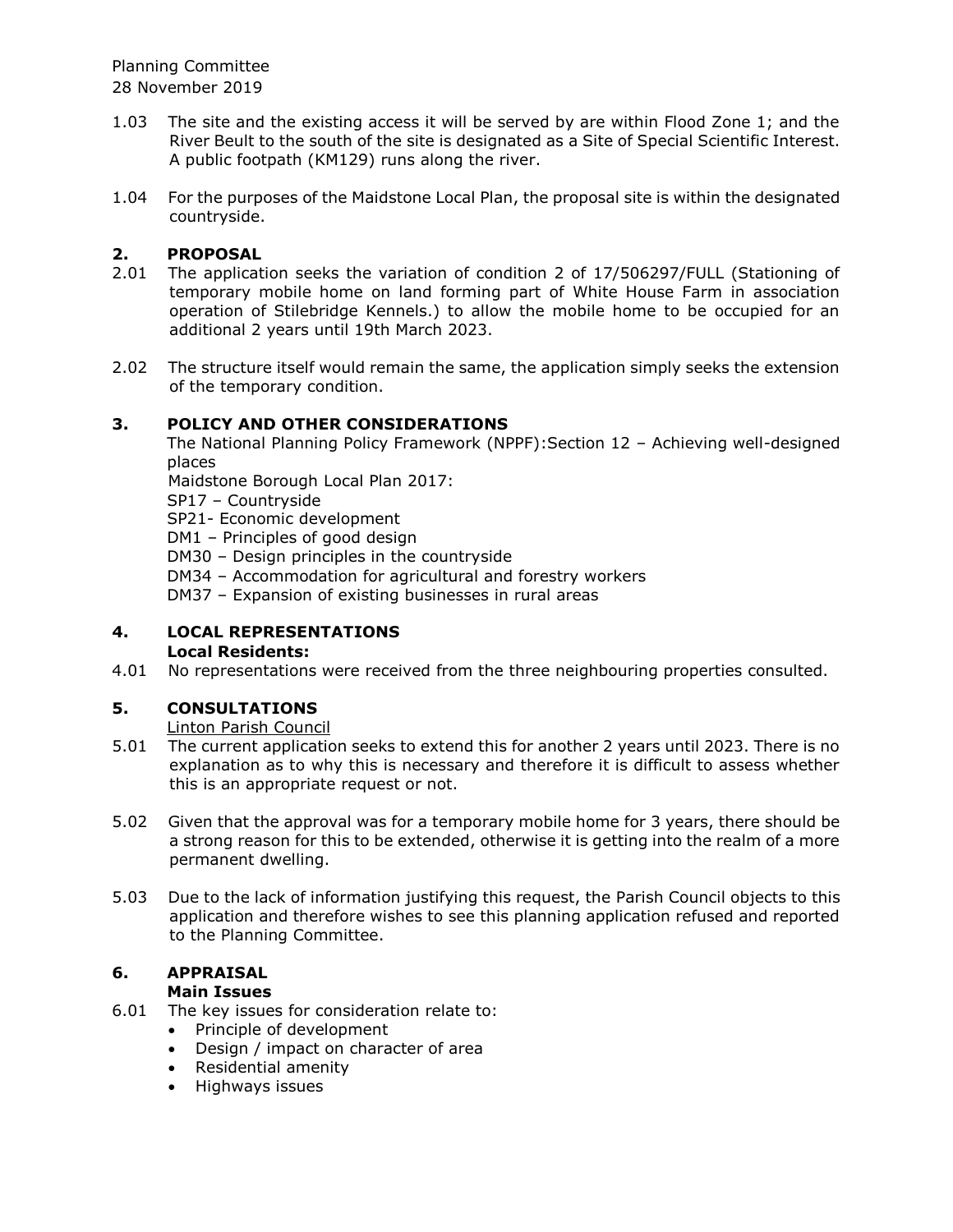### **Principle of development**

- 6.02 Policy SP17 states that development proposals in the countryside will not be permitted unless they accord with other policies in this plan and they will not result in harm to the character and appearance of the area.
- 6.03 Policy DM34 of the local plan allows for the siting of caravans or other forms of temporary housing for an agricultural or forester worker outside the boundaries of the settlements.
- 6.04 Paragraph 79 of the NPPF states that planning policies and decisions should avoid the development of isolated homes in the countryside except in certain circumstances, one of which is that there is an essential need for rural worker to live permanent at or near their place of work in the countryside.
- 6.05 Paragraph 81 states that planning policies should "be flexible enough to accommodate needs not anticipated in the plan, allow for new and flexible working practices (such as live-work accommodation), and to enable a rapid response to changes in economic circumstances.
- 6.06 The proposal seeks permission to extend the temporary permission of the mobile home on the application site for an additional two years. The reasons for this are two fold, one the personal circumstances regarding the children's ages mean that they would be moving schools at the exact same time of trying to find suitable accommodation elsewhere, and two, to allow for the applicant to remain in close proximity to the existing viable business, allowing it to continue to operate at full capacity.
- 6.07 Information submitted by the agent acting on behalf of the application indicates the business continues to remain profitable.
- 6.08 It is considered that the need for this accommodation in this location for a temporary period of an additional 2 years is considered justified, in order to allow the existing viable business to continue at full capacity, whilst allowing Mr and Mrs Freeman to remain in the existing house.

## **Design/impact on character of area**

- 6.09 The mobile home is set back more than 100m from Stilebridge Lane and sited more than 250m from Loose Road to the west of the site. The mobile home is also sited immediately next to a mature hedge (on its eastern side), which provides a strong visual buffer of the development from these public vantage points. Whilst there may be glimpse of the mobile home from Stilebridge Lane, the setback, the existing hedgerow, and other existing built/landscape features, would provide acceptable levels of screening.
- 6.10 There is a public footpath that runs in a general east/west direction to the south of the site, and views of the mobile home from this path are possible. However, these views are short-range only, and given the separation distance, existing boundary planting, and additional planting along the southern boundary of the site (to be secured by condition), it is considered that the proposal does not appear adversely incongruous or dominant from this public vantage point.
- 6.11 So whilst the proposal is not immediately grouped with existing buildings at White House Farm, it is single storey, it is sited next to a strong visual buffer, it is for a temporary period, and not so far removed from other buildings to be considered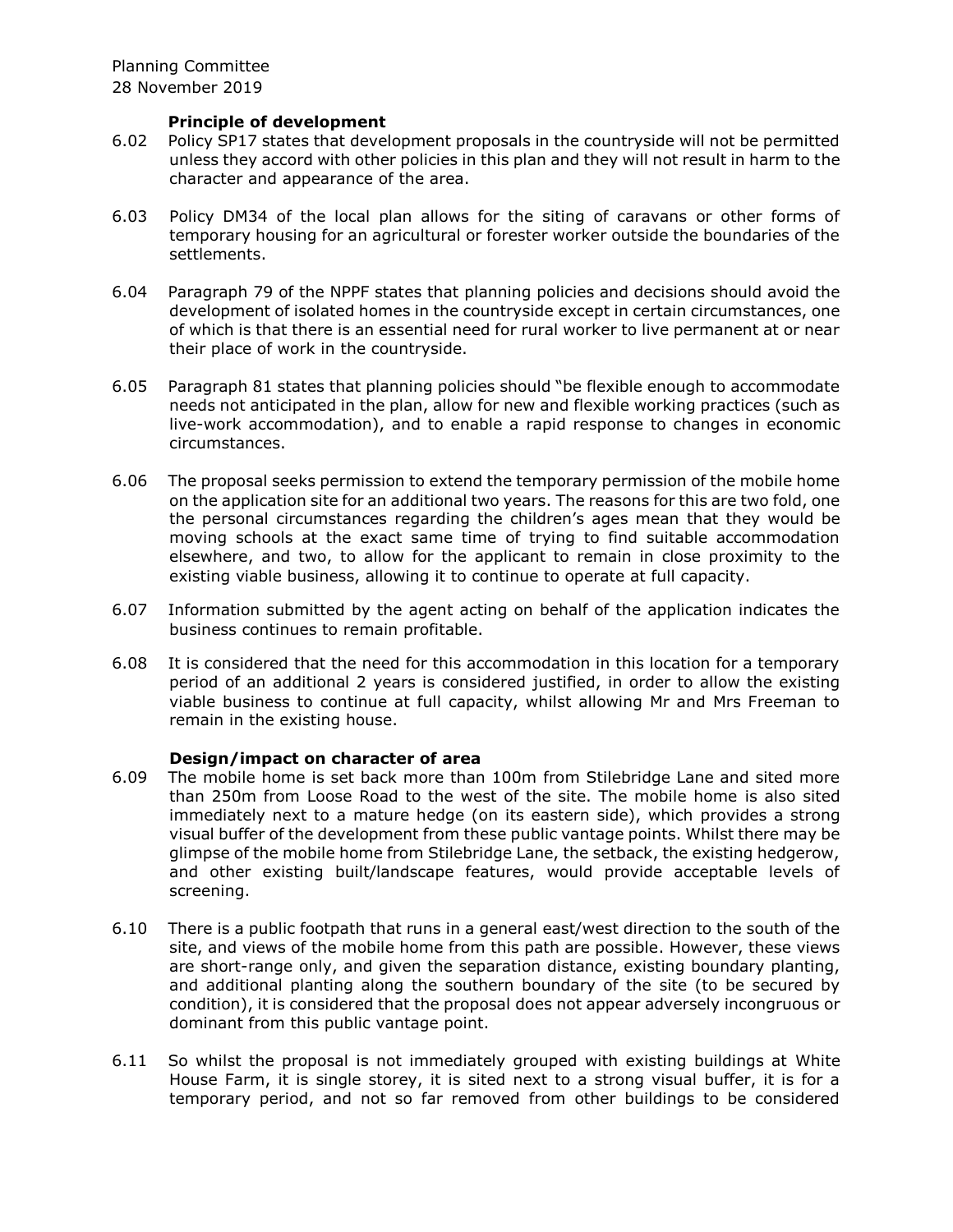> isolated. It is therefore considered that this proposal des not cause unacceptable harm to the character and appearance of the countryside hereabouts.

## **Other Issues**

- 6.12 The proposal site is not considered to be in a wholly sustainable location, in terms of being predominantly reliant on the private motor vehicle to access basic amenities and services. However, given the personal circumstances of the proposal, including the desire to support an existing rural business and the fact that the applicant would be living at their place of work, no objection is raised on these grounds in this instance.
- 6.13 The proposal would makes use of an historic vehicle access and the proposal is not considered to harmfully intensify the use of this access. There is also ample parking provision on the site. As such, no objection is raised in terms of the proposal's impact upon highway safety and the local road network.
- 6.14 Given the separation distances from any neighbouring property, no objection is raised in terms of its potential impact upon the residential amenity of any local resident.
- 6.15 The proposal makes use of a septic plant; and the site is in Flood Zone 1. With this considered, no objection is raised in terms of foul sewage disposal, surface water drainage and flood risk.
- 6.16 The River Beult to the south of the site is designated as a Site if Special Scientific Interest. However, given the temporary nature of the proposal and its intended use, it is not considered necessary to request further ecological information prior to the determination of this application.

### **Conclusion**

- 6.17 In this instance, the need for this accommodation in this location for a temporary period of an additional 2 years is considered justified, in order to allow the existing viable business to continue at full capacity, whilst allowing Mr and Mrs Freeman to remain in the existing house.
- 6.18 The proposal would also not appear visually harmful within its countryside setting and no other objections have been raised regarding any other material planning consideration. As such, given the personal circumstances of this application, it is considered that the proposal is acceptable with regard to the relevant provisions of the Development Plan, the NPPF and all other material considerations such as are relevant. A recommendation of approval of the application is therefore made on this basis.

## **7. RECOMMENDATION**

Grant Permission subject to the following conditions

1) The residential unit hereby permitted shall be occupied only by Mr and Mrs Fiddes and their resident dependants in connection to the adjacent Stilebridge Kennels business, and shall be for a limited period being the period of an additional two years from the previous permission up until 19/03/23

Reason: To allow the existing viable business to continue on site whilst allowing Mr and Mrs Freeman to remain in the existing house.